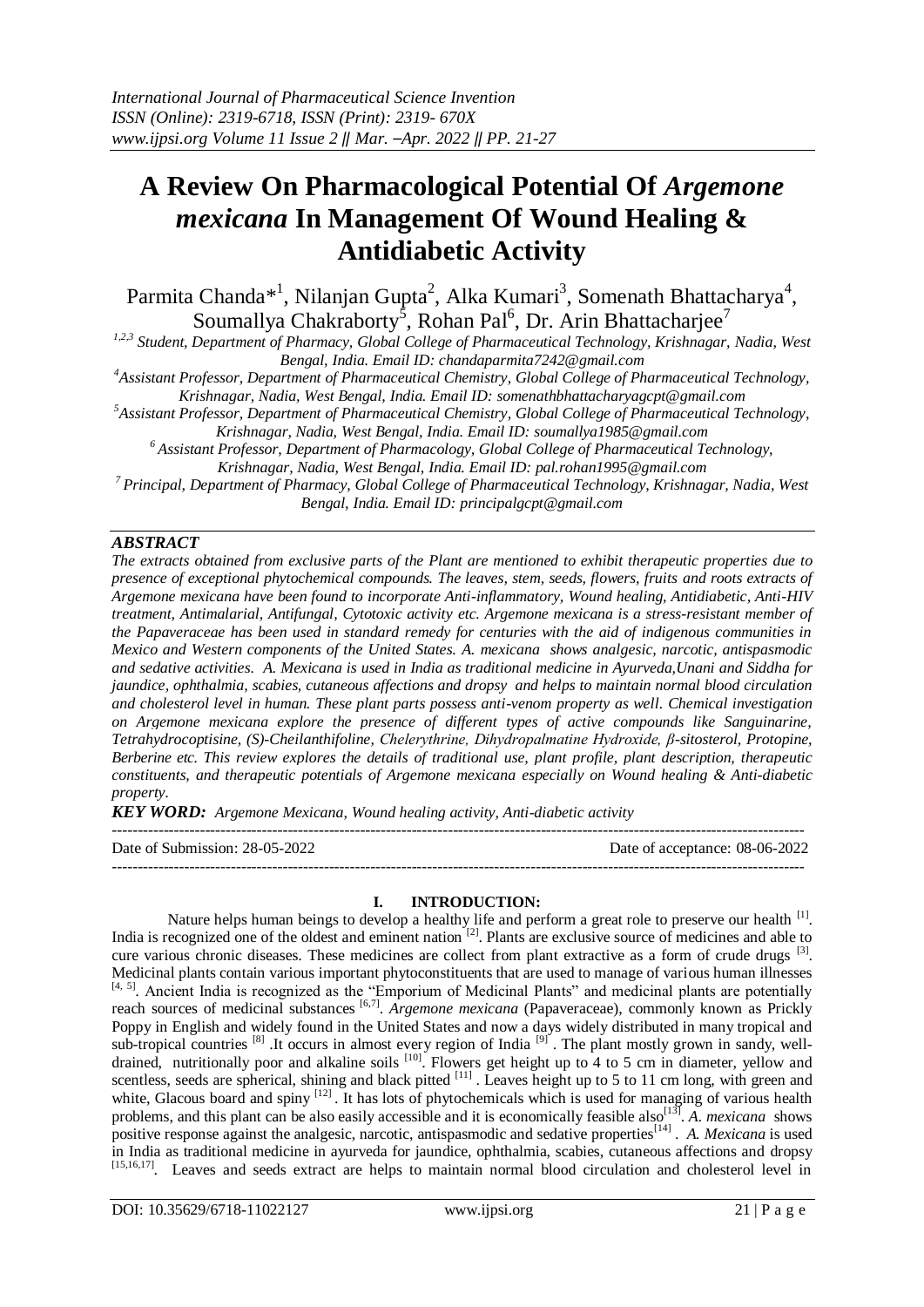human<sup>[18]</sup>. These plant parts possess anti-venom property as well  $[19,20]$ . This review deals with different phytochemical and pharmacological potential of *Argemone mexicana* in management of wound healing & antidiabetic activity.

# **PLANT PROFILE:**

Table I: The systematic classification of *Argemone mexicana.*

| Domain         | Eukaryota         |
|----------------|-------------------|
| Kingdom        | Plantae           |
| Phylum         | Spermatophyta     |
| Subphylum      | Angiospermae      |
| <b>Class</b>   | Dicotyledonae     |
| Order          | Papaverales       |
| Family         | Papaveraceae      |
| Genus          | Argemone          |
| <b>Species</b> | Argemone mexicana |

#### **VERNACULAR NAMES [21]**

The plant is recognized by way of exclusive vernacular names in the one-of-a-kind areas by the local humans mentioned in Table II.

| Sr no | Language  | Vernacular names                                   |  |  |
|-------|-----------|----------------------------------------------------|--|--|
| 1.    | Marathi   | Phirangi Dhotra                                    |  |  |
| 2.    | Hindi     | Satyanashi                                         |  |  |
| 3.    | Bengali   | Barashil-kantal                                    |  |  |
| 4.    | Assamese  | Kuhum-kata, Sial-kanta                             |  |  |
| 5.    | English   | Mexican Poppy, Prickly poppy, Yellow mexican poppy |  |  |
| 6.    | Kannada   | Datturi Gidda                                      |  |  |
| 7.    | Konkani   | Phirangi Dhutro                                    |  |  |
| 8.    | Malayalam | Ponnumattu                                         |  |  |
| 9.    | Sanskrit  | Kshirini, Swarnakshiri                             |  |  |
| 10.   | Tamil     | Piramathanda                                       |  |  |
| 11.   | Telugu    | Brahmadandi                                        |  |  |
| 12.   | Irula     | Mulluumathai                                       |  |  |
| 13.   | Other     | Bhramadanthi, Mullu Umathai, Pivladhotra           |  |  |

## **PLANT DESCRIPTION [11, 12]**

#### **Table III:** Description of different parts of Argemone mexicana.

| <b>Plant Parts</b> | Description                                                                                                                                                                                                                                                                                                                                                                                                     | Image |  |
|--------------------|-----------------------------------------------------------------------------------------------------------------------------------------------------------------------------------------------------------------------------------------------------------------------------------------------------------------------------------------------------------------------------------------------------------------|-------|--|
| <b>Stem</b>        | Stem is cylindrical to rectangular, swish and pale chromatic.<br>The complete stem is roofed with terribly short hairs and<br>yellow<br>long<br>spines.<br>few                                                                                                                                                                                                                                                  |       |  |
| <b>Leaves</b>      | Leaves are easy, alternate, sessile, blue-green, thick and<br>Blade is compound, pinnated<br>coriaceous.<br>form<br>unsubdivided, base slightly clasping, six to twenty cm long<br>and three to eight cm wide. Lobes rectangular, convoluted,<br>teeth ending in spines. Pinnated veins, whitish spines on<br>smaller and fewer frequent, particularly on the undersurface.<br>Each leaf surfaces are hairless. |       |  |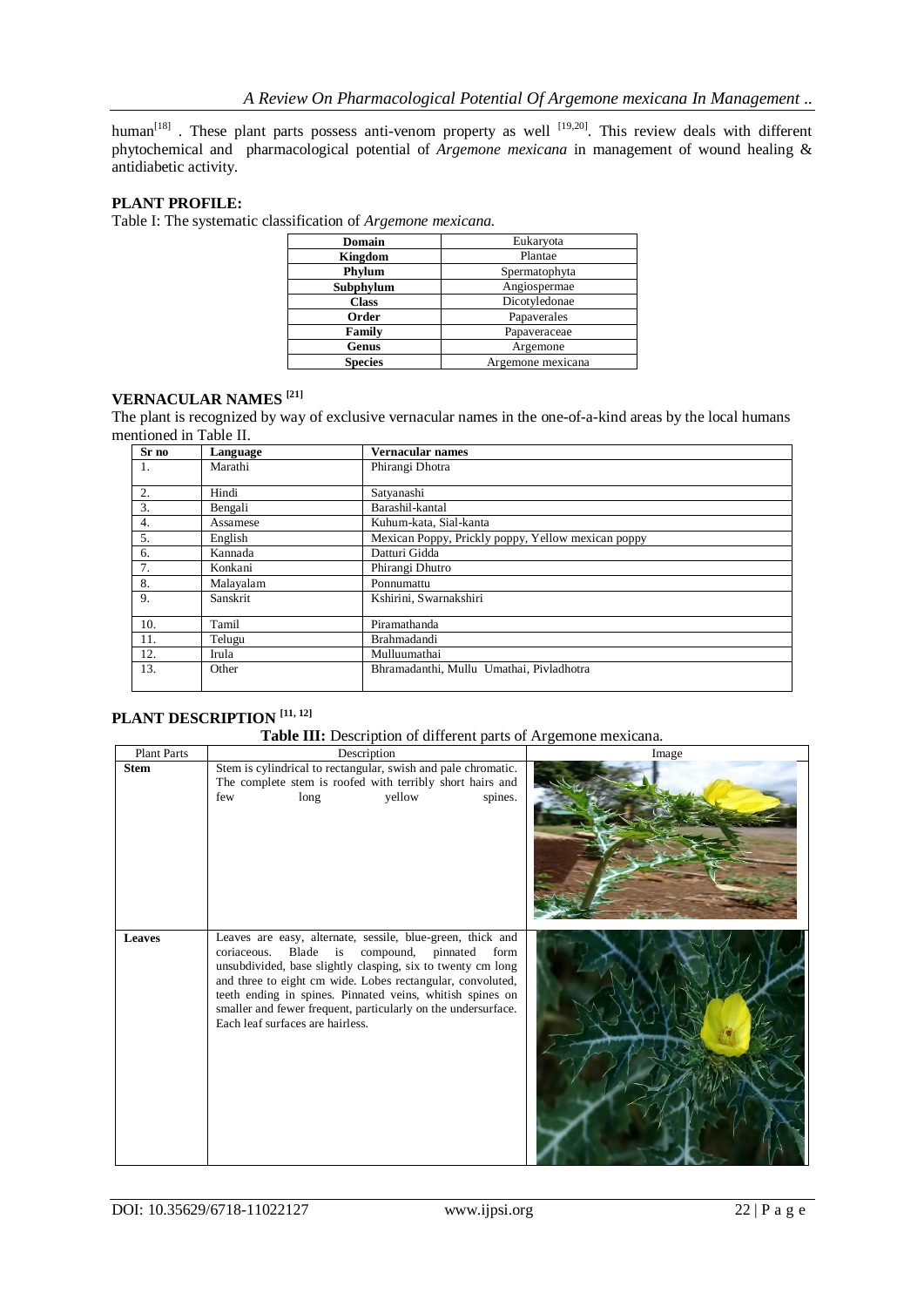| <b>Flowers</b> | The flowers are giant, four to seven cm in diameter. There<br>are six spherical petals, bright yellow.                                                                                                            |  |
|----------------|-------------------------------------------------------------------------------------------------------------------------------------------------------------------------------------------------------------------|--|
| Fruits         | Fruits looks like a ovoid capsules shape, 2cm in diameter<br>and 5 cm in lenght. It's coated by stout, yellow spines. Once<br>ripe it opens from the apex. It's divided into 5 chambers,<br>contain varied seeds. |  |
| <b>Seeds</b>   | Seeds are created in profusion, tiny and black, 1.7-2 mm x<br>$1.6$ mm.                                                                                                                                           |  |

## **SPECIES OF ARGEMONE [22], [23]**

*Argemone mexicana* belongs to the genus Argemone, its selected species, and their common names are mentioned in given Table IV:

| <b>SPECIES</b>                            | <b>COMMON NAME</b>            |
|-------------------------------------------|-------------------------------|
| Aegemoneaenea G.B. Ownbey                 | Golden prickly poppy          |
| Argemone hispida A. Gray                  | Rough prickly poppy           |
| Argemone albiflora Hornem                 | Bluestem prickly poppy        |
| Argemone Mexicana L.                      | Mexican prickly poppy         |
| Argemone munita Durand & Hilg.            | Flat-bud prickly poppy        |
| Argemone ochroleuca Sweet                 | Pale Mexican prickly poppy    |
| Argemone arizonica G.B. Ownbey            | Arizona prickly poppy         |
| Argemone aurantiaca G.B. Ownbey           | Texas prickly poppy           |
| Argemone pleiacantha Greene               | Southwestern prickly poppy    |
| Argemone chisosensis G.B. Ownbey          | Chisos Mountain prickly poppy |
| Argemone corymbosa Greene                 | Mojave prickly poppy          |
| Argemone polyanthemos (Fedde) G.B. Ownbey | Crested prickly poppy         |
| Argemone sanguine Greene                  | Red prickly poppy             |
| Argemone glauca (Nutt. ex Prain) Pope     | Pua kala (Hawaii)             |
| Argemone squarrosa Greene                 | Hedgehog prickly poppy        |
| Argemone gracilenta Greene                | Sonoran prickly poppy         |

## **ACTIVE PHYTOCHEMICALS OF** *Agemone mexicana:*

*A. mexicana*was reported lots of active phytochemicals found from different parts of the plant like Berberine<sup>[24,25,26]</sup>, Dehydrocorydalmine<sup>[27]</sup>,(+)-Reticuline<sup>[28]</sup>, Protopine<sup>[24,25,26,29,30]</sup>, Allocryptopine<sup>[25, 26,29]</sup>, Chelerythrine<sup>[28]</sup>, Sanguinarine<sup>[30]</sup>, (+)-Argenaxine<sup>[28]</sup>, (+)-Higenamine<sup>[28]</sup>, Oxyberberine<sup>[27]</sup>, N-Demethyloxysanguinarine<sup>[28]</sup>, Pancorine<sup>[28]</sup> (±)-6-Acetonyl Dihydrochelerythrine<sup>[31]</sup>, Angoline<sup>[28]</sup>,B-Amyrin<sup>[32]</sup>, Cysteine<sup>[32]</sup>, Phenylalanine<sup>[32]</sup>, Isorhamnetin-3-*O*-B-D-Glucopyanoside<sup>[32]</sup>, β-sitosterol[<sup>33-36]</sup>, Dihydropalmatine Hydroxide $[2^{4,37}]$ . Argemone oil or oil found from seed also contains argemonic acid $[38]$ , palmitic acid $[39]$ , stearic acid<sup>[39]</sup>, myristic<sup>[39]</sup>, oleic and linoleic acids<sup>[39]</sup>, arachidic acid.<sup>[39]</sup>

## **PHARMACOLOGICAL ACTIVITY OF** *Argemone mexicana:*

*Argemone mexicana* shows great pharmacological activity and it is being used from ancient times. Traditionally the extract from whole plant is beneficial for different types of pharmacological activities like Anti-fertility activity<sup>[24,37]</sup>, Effect on ileum contraction in guinea pig<sup>[25,29]</sup>, Antimalarial activity<sup>[26]</sup> Antifungal activity<sup>[27]</sup>, Cytotoxic activity<sup>[28]</sup>, Mollucicidal activity<sup>[30,]</sup>, Anti-HIV activity<sup>[31]</sup>, Anti-inflammatory & analgesic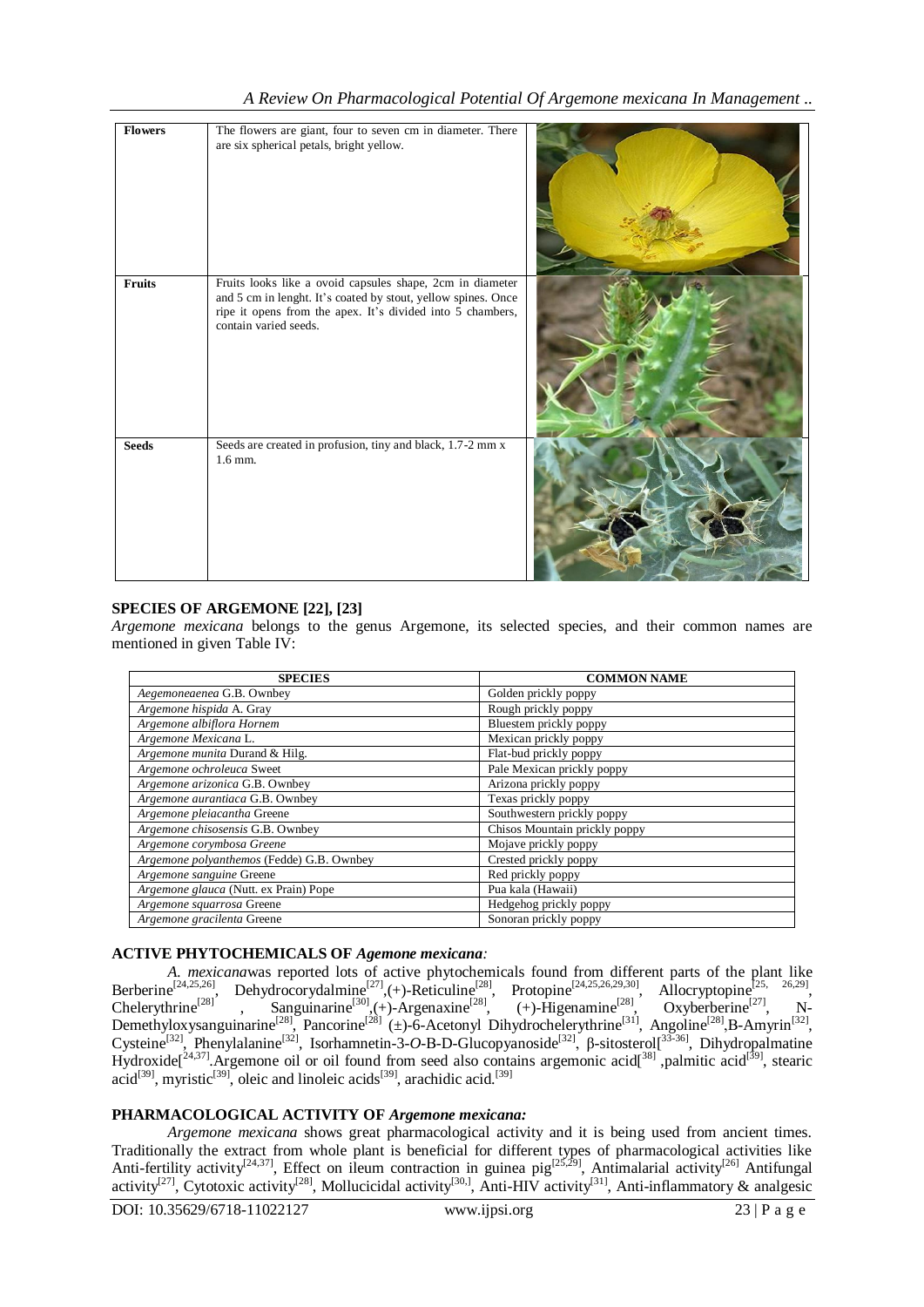activity<sup>[32]</sup>, Used in chronic disease and leprosy Inflammation and Antioxidant<sup>[33,34,35,36]</sup>. The aerial parts extract of the plant exhibit anti-parasite activity  $[40]$ . Methanol extract at a dosage of 200 mg/kg body weight was found analgesic, anxiolytic and sedative effects [41]. In addition, acetone leaf extract of the plant showed significant anti-termitic activity  $[42]$ , Antidiabetic activity  $[43-45]$ , Anti-stress and antiallergic activity  $[46]$ , Vasoconstrictor and vasorelaxant effects  $[47]$ , Nematicidal activity  $[48-51]$ , Antifeedant activity  $[52]$ , Lousicidal activity  $[53]$ , Fungitoxic activity  $^{[54,55,56,57]}$ , Antihelmintic activity  $^{[58,59]}$ , Larvicidal activity  $^{[60-62]}$ , Anticancer activity  $^{[63,64]}$ , Antihepatotoxic activity [65,66] and Wound healing activity. [67-71]

A brief overview of bioactive compounds extract from different parts of *A. Mexicana* with its pharmacological activity mentioned in Table V:

| <b>Plant Parts</b>                       | <b>Active Constituents</b>                  | <b>Pharmacological activity</b>           | <b>Reference</b>           |
|------------------------------------------|---------------------------------------------|-------------------------------------------|----------------------------|
| Leaves                                   | <b>Berberine</b>                            | Anti-fertility activity                   | [24]                       |
|                                          |                                             | Effect on ileum contraction in guinea pig | [25]                       |
|                                          |                                             | Antimalarial activity                     | [26]                       |
| <b>Whole Plant</b>                       | Dehydrocorydalmine                          | Antifungal activity                       | [27]                       |
| Apigeal Parts, Aerial<br>Parts           | $(+)$ -Reticuline                           | Cytotoxic activity                        | [28]                       |
| Apigeal Parts, Aerial                    | Protopine<br>Anti-fertility activity        |                                           | [24]                       |
| Parts                                    |                                             | Effect on ileum in guinea pig             | $[29]$ , $[25]$            |
|                                          |                                             | Mollucicidal activity                     | [30]                       |
|                                          |                                             | Antimalarial activity                     | $[26]$                     |
| Apigeal Parts,                           | Allocryptopine                              | Effect on ileum in guinea pig             | $[29]$ , $[25]$            |
|                                          |                                             | Antimalarial activity                     | [26]                       |
| <b>Whole Plant</b>                       | Chelerythrine                               | Cytotoxic activity                        | [28]                       |
| Seed                                     | Sanguinarine                                | Mollucicidal activity                     | [30]                       |
| <b>Aerial Parts</b>                      | $(+)$ -Argenaxine                           | Cytotoxic activity                        | [28]                       |
|                                          | $(+)$ -Higenamine                           | Cytotoxic activity                        | [28]                       |
| <b>Whole Plant</b>                       | Oxyberberine                                | Antifungal activity                       | $[27]$                     |
| <b>Aerial Parts</b>                      | N-Demethyloxysanguinarine                   | Cytotoxic activity                        | [28]                       |
| <b>Aerial Parts</b>                      | Pancorine                                   | Cytotoxic activity                        | [28]                       |
| <b>Whole Plant</b><br><b>Whole Plant</b> | $(\pm)$ -6-Acetonyl<br>Dihydrochelerythrine | Anti-HIV activity                         | $[31]$                     |
|                                          | Angoline                                    | Cytotoxic activity                        | [28]                       |
| Leaves                                   | <b>B-Amyrin</b>                             | Anti-inflammatory & analgesic activity    | [32]                       |
|                                          | Cysteine                                    | Anti-inflammatory & analgesic activity    | [32]                       |
|                                          | Phenylalanine                               | Anti-inflammatory & analgesic activity    | $[32]$                     |
|                                          | Isorhamnetin-3-O-B-D-                       | Anti-inflammatory & analgesic activity    | $[32]$                     |
|                                          | Glucopyanoside                              |                                           |                            |
| Roots                                    | β-sitosterol                                | Used in chronic disease and leprosy       | $[33]$ , $[34]$ , $[35]$ , |
|                                          |                                             | Inflammation, Antioxidant, Antifungal     | $[36]$                     |
| Seed                                     | Dihydropalmatine Hydroxide                  | Anti-fertility activity                   | [24, 37]                   |

## **ANTIDIABETIC ACTIVITY OF** *Argemone mexicana***:**

Argemone mexicana plant aerial part was evaluated to test the hypoglycaemic activity of the plant. Argemone mexicana extract with dosage of 200mg/kg and 400 mg/kg decreases blood glucose level in normal and experimentally – induced diabetic rats. It also affected the increasing serum cholesterol and triglycerides. This effect is directly proportional to the level of dose of Argemone mexicana. Higher the dose more is the hypoglycaemic effect<sup>[43]</sup>.

In Alloxan induced diabetic rats, with the addition of ethanolic and aqueous extract at a dose level of 400 mg/kg, there is a decrease in the blood sugar level in a significant manner. A similar kind of effect is also found with the addition of Chloroform and hydroalcoholic aqueous extract in Wistar rats<sup>[44], [45].</sup>

In vitro studies of hydroalcoholic and alkaloidal extracts of Argemone Mexicana displayed the highest inhibitory activity of aldose reductase<sup>[44]</sup>.

## **WOUND HEALING ACTIVITY OF** *Argemone mexicana* **:**

Extraction of A. mexicana shows significant result with established drug nitrofurazone<sup>[67]</sup>. Leaves *extract of A mexicana contain* sterols, alkaloids, proteins and carbohydrates helps to reduce wound healing in albino rat model by Patil and hisgroup<sup>[68]</sup>. Wound healing activity of different extracts of *A. mexicana* leaves investigated using excision, incision and dead space wound models in Wistar albino rats [69].

Methanol extract of *A. Mexicana* leaves shows better and faster result in wound healing respect of petroleum ether, chloroform, and aqueous extracts of the leaves [70].

That the ethanolic extract ointment of root of *A. Mexicana* possesses better wound healing potency compared with gentamycin (0.3% w/w) in Swiss albino rats<sup>[71]</sup>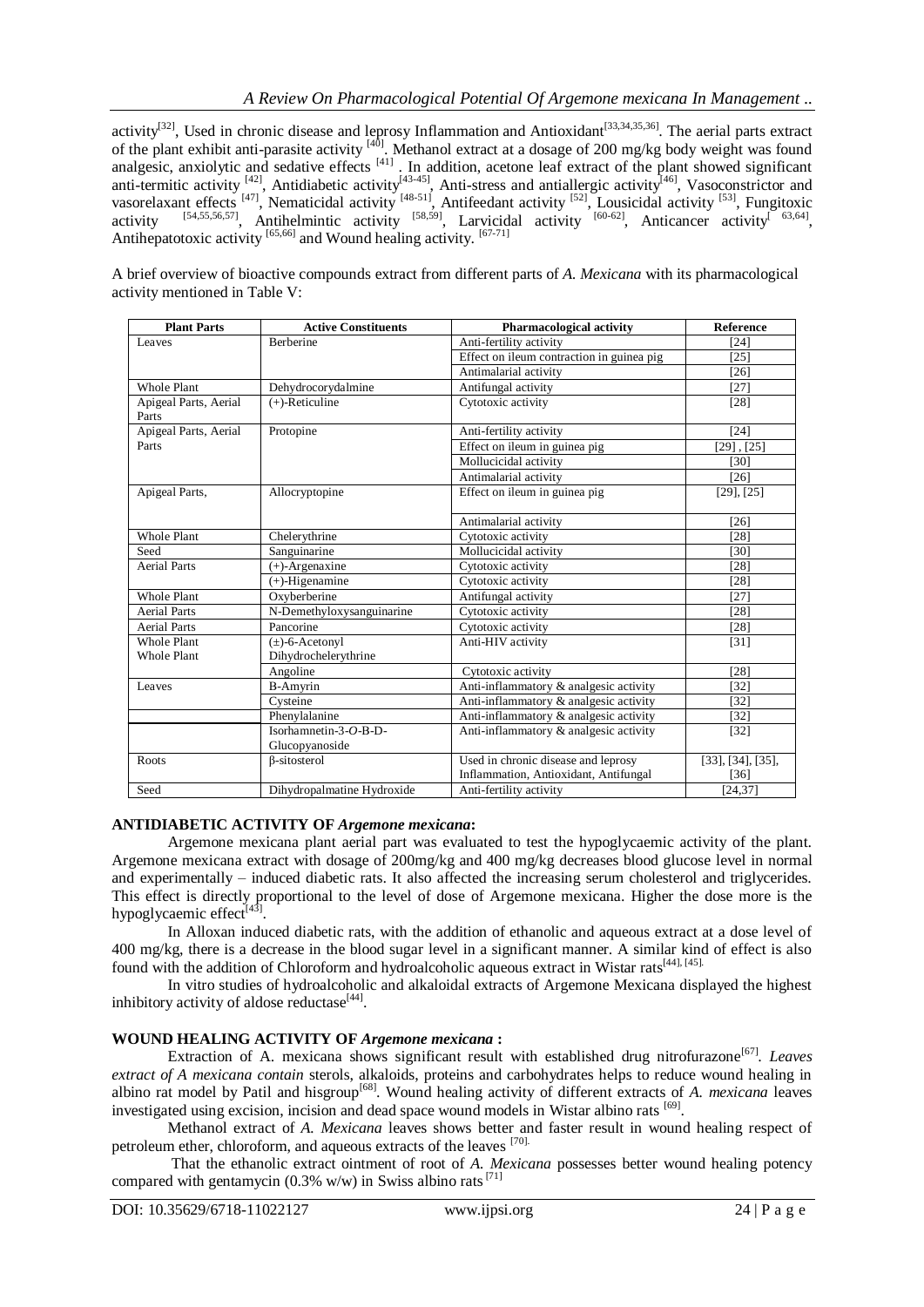| <b>Pharmacological Effects</b> | <b>Extracts</b>            | <b>Concentration</b>             | <b>Pharmacological Activity</b>                                    | <b>References</b>        |
|--------------------------------|----------------------------|----------------------------------|--------------------------------------------------------------------|--------------------------|
| Anti-Diabetic                  | Ethanolic $+$ Water        | $40 \frac{\text{mg}}{\text{kg}}$ | Result shows balance in<br>hypoglycemic activity.                  | $[37]$ , $[38]$          |
|                                |                            |                                  |                                                                    |                          |
| Anti-Oxidant                   | Methanolic                 | $100 \mu g/ml$                   | It shows Anti-oxidant activity.                                    | $[39]$ , $[40]$ , $[41]$ |
| Anti-Fungal                    | Cold aqueous<br>+ Methanol | $40 \mu$ g                       | Fungal growth resistance found.                                    | [42]                     |
| Anti-Cancer                    | Alkaloid                   | $50 \mu$ g to $310 \mu$ g        | Cytotoxic effects are seen.                                        | $[43]$ , $[44]$          |
| Anti-Fertility                 | Isoquinoline<br>alkaloid   | $300 \text{ mg/kg}$              | The Relative anti-spermatogenic<br>was reported to be $9 > 2 > 44$ | [45]                     |
| <b>Wound Healing Activity</b>  | Methanolic Extract         | $10\%$ w/w                       | Significant effect on wound<br>healing than other extract          | $[67-71]$                |

Extract from different parts of the plant using different types of solvents shows following positive activity in different doses mentioned in Table VI.

#### **II. CONCLUSION:**

There is a popular saying, "There are two sides to every coin", which means there is both advantages and disadvantages to each and everything. Similarly, Argemone mexicana, being a weed, which is used as an adulterant in cooking oil and has numerous side effects, also has many physiological and chemical aspects, along with Wound healing and Antidiabetic properties, about which we made a review here.

Studies show that aerial parts of Argemone mexicana are used for its antidiabetic property. The level of dose of Argemone mexicana is directly proportional to the antidiabetic property of the plant. Higher the dose, higher is the hypoglycaemic activity.

Experiments related to wound healing properties proved that extract such as chloroform, methanol and aqueous extract of Argemone mexicana has wound healing properties.

So it's us who have to decide whether to use the plant for its beneficial purpose or to misuse it.

Furthermore studies should be done for the in-depth knowledge and understanding about its physiological and other beneficial health aspects, so that one day it can be used in mainstream medicine.

**CONFLICT OF INTEREST**: Nil

#### **REFERENCES**

- [1]. Bhavawati U. Utilization of medicinal plants by rural women of Kulu. Indian J. Trad. Know. 2003, 2: 366-370.
- [2]. Soni, H. (2011). Preliminary pharmacognostical and phytochemical investigation of Tamarindus indica L. Seed . Int. J. Res. Phytochem.Pharmacol, 1(2), 1-5.
- [3]. Soni, H. (2011). Preliminary phytochemical screening and hplc analysis of flavonoid from methanolic extract of leaves of Annona squamosa. International research journal of pharmacy, 2(5): 242-246.
- [4]. Stary F, Hans. The National guides to medical herbs and plants. Tiger Books, Int Plc. UK. 1998.
- [5]. Soni, H., Singhai, A. K., Sharma, S., Nayak, G., & Swarnkar, P. (2011). Quantification of ascorbic acid in salad components. In IJCPR, 4(1); 43-47.
- [6]. Shweta, S., & Himesh, S. (2019). Phytopharmacology Profile of Bougainvillea glabra: An Overview. Br J Med Health Res, 6(05).30-38.
- [7]. Soni, H., Sharma, S., Malik, J. K., & Sarankar, S. K. (2020). Role of healthy food in prevention of neural tube defects: A Review. Saudi J Med Pharm Sci, 6(1), 20.
- [8]. Ibrahim, H. A., & Ibrahim, H. (2009). Phytochemical screening and toxicity evaluation on the leaves of Argemone mexicana Linn.(Papaveraceae). International Journal of Applied Sciences, 3, 39-43.
- [9]. Dash GK, Murthy PN. Evaluation of Argemone mexicana Linn. leaves for wound healing activity, J Nat Prod Plant Resour,2011, 1: 46-56.
- [10]. Rastogi R. P. and Mehotra B. N. Compendium of Indian Medicinal Plants, Vol. II, CDRI, Lucknow, 1979, 446.
- [11]. Brahmachari, G., Gorai, D., & Roy, R. (2013). Argemonemexicana: chemical and pharmacological aspects. RevistaBrasileira de Farmacognosia, 23(3),
- [12]. Chopra RN, Nayar SL Chopra IC Glossary of Indian Medicinal Plants. Council of Scientific and Industrial Research, New Delhi, India, 186-187.
- [13]. Stary F., Hans. The National guides to medical herbs and plants. Tiger Books, Int Plc. UK. 1998.
- [14]. Chopra RN, Nayar SL and Chopra IC. Glossary of Indian Medicinal plants (Including the Supplement), Council of Scientific and Industrial Research, New Delhi. 1986
- [15]. Chopra RN, Nayar SL, Chopra IC. Glossary of Indian medicinal plants. New Delhi: NISCOM, CSIR, p. 1956,
- [16]. Ambasta SP. The useful plants of India. New Delhi: PID, CSIR, 1986, p. 51.<br>[17]. Sharma J, Gairola S, Gaur RD, Painuli RM. The treatment of jaundice with r
- [17]. Sharma J, Gairola S, Gaur RD, Painuli RM. The treatment of jaundice with medicinal plants in indigenous communities of the Sub-Himalayan region of Uttarakhand, India. J Ethnopharmacol. 2012, 143: 262-291.
- [18]. Albuquerque UP, Monteiro JM, Ramosa MA, Amorim ELC 2007. Medicinal and magic plants from a public market in northeastern Brazil. J Ethnopharmacol. 2007,110: 76-91.
- [19]. Makhija IK, Khamar D. Anti-snake venom properties of medicinal plants. Der Pharmacia Lettre. 2010, 2: 399- 411.
- [20]. Minu V, Harsh V, Ravikant T, Paridhi J, Noopur S. Medicinal plants of Chhattisgarh with anti-snake venom property. Int J Curr Pharm Rev Res. 2012, 3: 1-10.
- [21]. Sagar S. Dalvi, Pratiksha R. Khairnar, Akanksha V. Awari, Review on *Argemone Mexicana*: Multipurpose Role in Management of Human Health, International Journal of Creative Research Thoughts, Volume 9, Issue 12 December 2021 | ISSN: 2320-2882
- [22]. Ownbey GB, Argemone Flora of North America Linnaeus, Sp. Pl. 1: 508. 1753; Gen. Pl. ed. 5, 225, 1754.
- [23]. *The Plant List* (2013). Version 1.1. Published on the Internet;http://www.theplantlist.org/ (accessed 1st January)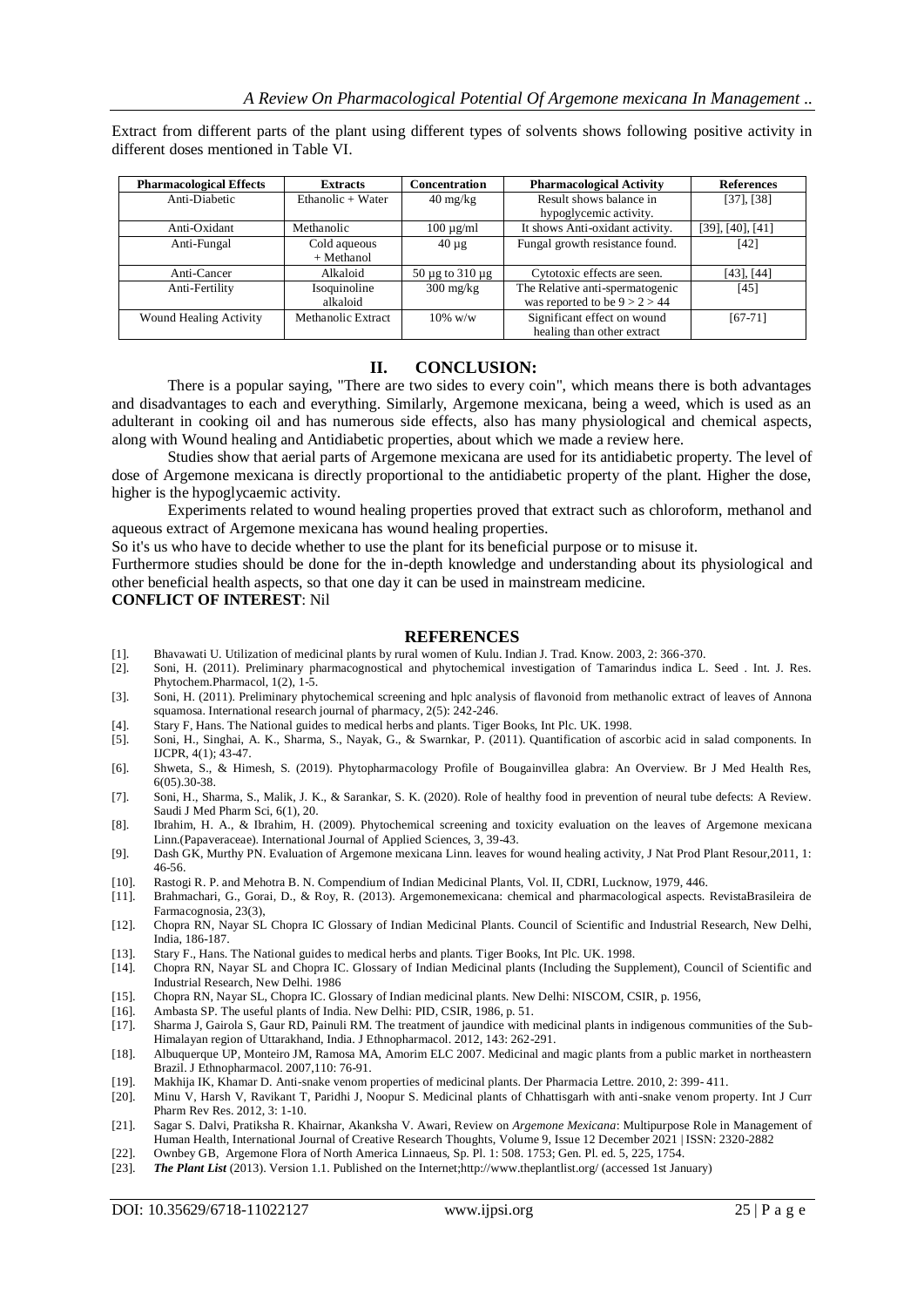- [24]. Gupta RS, Dixit VP, Dobhal MP 1990. Antifertility studies of isoquinoline alkaloids with special emphasis on structure activity relationship. Fitoterapia 61: 67-71.
- [25]. Piacente S, Capasso A, De Tommasi N, Jativa C, Pizza C, Sorrentino L 1998. Different effects of some Isoquinoline alkaloids from Argemone mexicana on electrically induced contractions of isolated Guinea-Pig ileum. Phytother Res 11: 155-157.
- [26]. AvelloSimoes Pires C 2009. Investigation of antiplasmodial compounds from various plant extracts Thèse de Doctorat. Univ. Genève. No. Sc., 4129.
- [27]. Singh A, Singh S, Singh S, Singh TD, Singh VP, Pandey VB, Singh, UP 2009a. Fungal spore germination inhibition by alkaloids dehydrocorydalmine and oxyberberine. J Plant Prot Res 49: 287-289.
- [28]. Chang YC, Chang FR, Khalil AT, Hsieh PW, Wu YC 2003a. Cytotoxic benzophenanthridine and benzylisoquinoline alkaloids from Argemone mexicana. Z Naturforsch 58c:521-526.
- [29]. Capasso A, Piacente S, Pizza C, Tommasi ND, Jativa C, Sorrentino L 1997. Isoquinoline alkaloids from Argemone mexicana reduce morphine withdrawal in Guinea pig isolated ileum. Planta Med 63: 326-328
- [30]. Singh S, Singh DK 1999. Effect of mollucicidal components of Abrusprecatorius, Argemone mexicana and Nerium indicum on certain biochemical parameters of Lymnaeu acuminate. Phytother Res 13: 210-213.
- [31]. Chang YC, Hsieh PW, Chang FR, Wu RR, Liaw CC, Lee KH, Wu YC 2003b. Two new protopines argemexicaines A and B and the anti-HIV alkaloid 6-acetonyl dihydrochelerythrine from formasan Argemone Mexicana. Planta Med 69: 148-152.
- [32]. Sukumar D, Nambi RA, Sulochana N 1984. Studies on the leaves of Agremone mexicana. Fitoterapia 55: 325-353.
- [33]. Osho and Adetunji T. Antimicrobial activity of essential oil of *Argemone mexicana*. J of Med Plants Res 2010;4(1):019–022.
- [34]. Mhana DC, Satish S, Raveesha KA. Antibacterial evaluation of some plant extracts against some human pathogenic bacteria. J Advan Biol Res 2008;2(3-4):49-55.
- [35]. Santosh Kumar Singh, Vidya Dhar Pandey, Aradhana Singh, Chandan Singh. Antibacterial activity of seed extracts of *Argemone mexicana* on some pathogenic bacterial strains. Afr J Biotechnol 2009;8(24):7077-81.
- [36]. Verma SK,Singh SK, Mathur A and Singh S. *In vitro* cytotoxicity of *Argemone mexicana* against different human cancer cell lines. Int J Chem Environ Pharm Res 2010;1(1):
- [37]. Ito C, Furukawa H 1990. Antifertility studies of isoquinolinealkaloids with special emphasis of structure activityrelationship. *Fitoterapia 61*: 67-71.
- [38]. Rukmini C 1975. New, unusual long chain fatty acid (argemonicacid) from *Argemone mexicana. J Am Oil Res Soc 52*:171-173.
- [39]. Badami RC, Gunstone FD 1962. Vegetable oils. X.Examination of component acids of *Argemonemexicana*seed oil by reversedphase chromatography.*J Sci Food Agric 13*: 255-257.
- [40]. Schrader FC, Barho M, Steiner I, Ortmann R, Schlitzer M 2012. The antimalarial pipeline An update. *Int J MedMicrobiol 302*: 165-171.
- [41]. Amartha S, Chaudhari S 2011. Neuropharmacological study of *Argemone mexicana*Linn. *J App Pharm Sci 1*: 121-126.
- [42]. Elango G, Abdul Rahuman A, Kamaraj C, Bagavan A, AbduznZahir A, Santhoshkumar T, Marimuthu S, Velayutham K, Jayaseelan C, Vishnu Kirthi A, Rajakumar G 2012.
- [43]. Efficacy of medicinal plant extracts against Formosan subterranean termite, *Coptotermesformosanus. IndCrop Prod 36*: 524-530.
- [44]. S. P. Rout, D. M. Kar, P. K. Mandal. Hypoglycaemic Activity In Aerial Parts Of Argemone Mexicana L. In Experimental Rat Projects. IjppsIssn- 0975-1491, 2011
- [45]. Ranjana Pathak, Anjana Goel, and S. C. Tripathi. Medicinal Property and Ethnopharmacological Activities of Argemone Mexicana: An Overview. Annals of R.S.C.B., ISSN:1583-6258. 2021, Pages. 1615 – 1641.
- [46]. Nayak P S, Kar DM, Nayak SP. Antidiabetic activity and modulation of antioxidant status by fractions of Argemone mexicana in alloxan induced diabetic rats. Int J Green Pharm 2012; 6:321-29.
- [47]. Bhalke RD, Gosavi SA 2009. Anti-stress and antiallergic effect of *Argemone mexicana*stems in asthma. *ArchPharm Sci Res 1*: 127- 129.
- [48]. Paez-Sanchez E, Fernandez-Saavedra G, Magos GA 2006. Vasoconstrictor and vasorelaxant effects of a methanolic extract from *Argemone mexicana*Linn (Papaveraceae) in rat aortic rings. *Proc West Pharmacol Soc 49*: 63-65.
- [49]. Das S, Sukul NC 1998. Nematicidal effect of the oil from the seeds of *Argemone mexicana. Env Ecol 6*: 194-197.
- [50]. Nath R, Khan MN, Kamalwanshi RS, Diwedi RP 1982. Effect of *Argemone mexicana*on *Meloidogyne juvanica*in Okra (*Abelmaschus esculentus*). *Indian J Nematol 12*: 205-208.
- [51]. Shaukat SS, Siddiqui IA, Khan GH, Zaki MJ 2002. Nematicidal and allelopathic potential of *Argemone mexicana*, a tropical weed. *Plant Soil 245*: 239-247.
- [52]. Mojumder V, Mishara SD 1991. Nematicidal efficacy of some plant products and management of Meloidogyne incognita in pulse crops by soaking seeds in their aqueous extracts. *CurrNematol 2*: 27-32.
- [53]. Rao SM, Chitra KC, Gunesekhar D, Kameswara Rao P 1990. Antifeedant properties of certain plant extracts against second stage larva of *Henosephilachnavigintiocta*puncataFabricius. *Indian J Entomol 52*: 681-685.
- [54]. Kumar S, Singh SK, Baslas RK, Ghildiyal JC, Saxena AK 2002. Lousicidal properties of few aqueous plant extracts. Indian Vet J 79: 1136-1140.
- [55]. Shah NH, Khan IM, Azam MF 1992. Seed mycoflora of Cowpea and its control with extract of Argemone mexicana. Bioved 3: 167-168.
- [56]. Asthana A, Mall HV, Dixit K, Gupta S 1989. Fungitoxic properties of latex of plants with special reference to that of CortonbonplandianumBoill. Int J Crude Drug Res 27: 25-28.
- [57]. Srivastava A, Srivastava M 1998. Fungitoxic effect of some medicinal plants (on some food pathogens). Phillippine J Sci 127: 181- 187.
- [58]. Upadhyay S, Rai MK 1990. In vitro sensitivity of Curvulariatuberculata Jain: A casual organism die-back disease of citrous to different plant extracts. Indian Medicine1: 13-15.
- [59]. Jaliwala YA, Panda PK, Chourasia N, Bhatt NK, Pandit A, Mohanty PK 2011. *In vitro* anthelmintic activity of aerial parts of *Argemone mexicana*Linn. *J Pharm Res4*: 3173-3174.
- [60]. Majeed A, Taju G, NathigaNambi KS, Menaka H 2011. Anthelmintic activity of *Argemone mexicana*leaves extract against *Pheretimaprosthuma*and *Ascardiagalli. Res J Pharm Biol Chem Sci 2*: 773-777.
- [61]. Sakthivadivel M, Thilagavathy D 2003. Larvicidal and chemosterilant activity of the acetone fraction of petroleum ether extract from *Argemone mexicana*L. seed. *Biores Technol 89*: 213-216.
- [62]. Willcox ML, Graz B, Falquet J 2007. Argemone Mexicana decoction for the treatment of uncomplicated falciparum malaria. *T Roy Soc Trop Med Hyg 101*: 1190-1198.
- [63]. Sakthivadivel M, Eapen A, Dash AP 2012. Evaluation of toxicity of plant extracts against vector of lymphatic filariasis, *Culex quinquefasciatus. Indian J Med Res135*: 397-400.